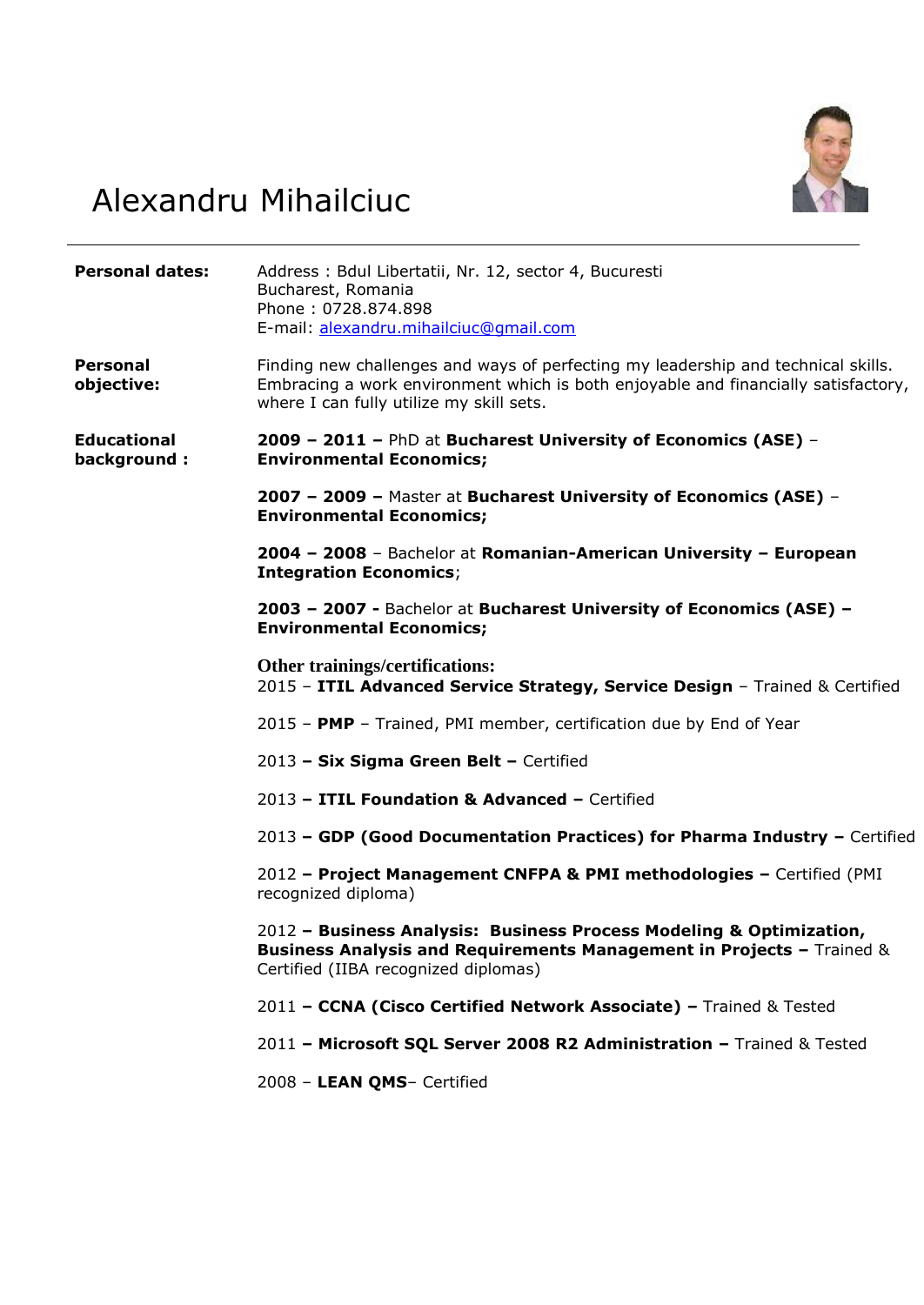# Responsibilities

**Professional experience:**

#### **September 2020 – present UiPath**

#### **Position: Vice President, Sales Engineering, Customer Success & Renewals Lead EMEA**

#### **Responsibilities:**

Re-Structured & managed 3 regional departments of pre and post sales professionals, as well as 1 sales team, spreading across 20 countries:

- Built a new Org Structure and operating models for post sales customer support and scaling
- Built a new Sales org de-coupling the renewals activities from field sales
- Built enablement practices as well as comp plans
- Build Analytics framework to report and monitor all activities
- Managed the entire team's operations (350+ staff)and leading the business technical sales campaigns, customer post sales support and renewables activities

#### **2017 – 2020 UiPath**

# **Position: Vice President, Global Head of Sales Engineering**

#### **Responsibilities:**

Created and managed a global Sales Engineering team of 300+ professionals spread across 40+ countries:

- Built Org Structures and operating models for fast scaling following the business
- Hiring a global team
- Built enablement practices to follow our dynamic growth and product releases
- Build Analytics framework to report and monitor activities
- Managed the entire team's operations and leading the business technical sales campaigns

# **2015 – 2017 GENPACT**

#### **Position: Assistant Vice President, End User Computing & Customer Service Practice & Solutions Leader EMEA and LATAM regions**

#### **Responsibilities:**

Lead the newly formed organization comprised of 15 EMEA + 2 LATAM Practice and Solutions managers in:

- Build and Enhance capabilities in EUC and Customer Service space;
- Provide End 2 End solutions that enable business agility
- Build Smart Analytics frameworks
- All the Below **EMEA Practice and Solutions** Activities;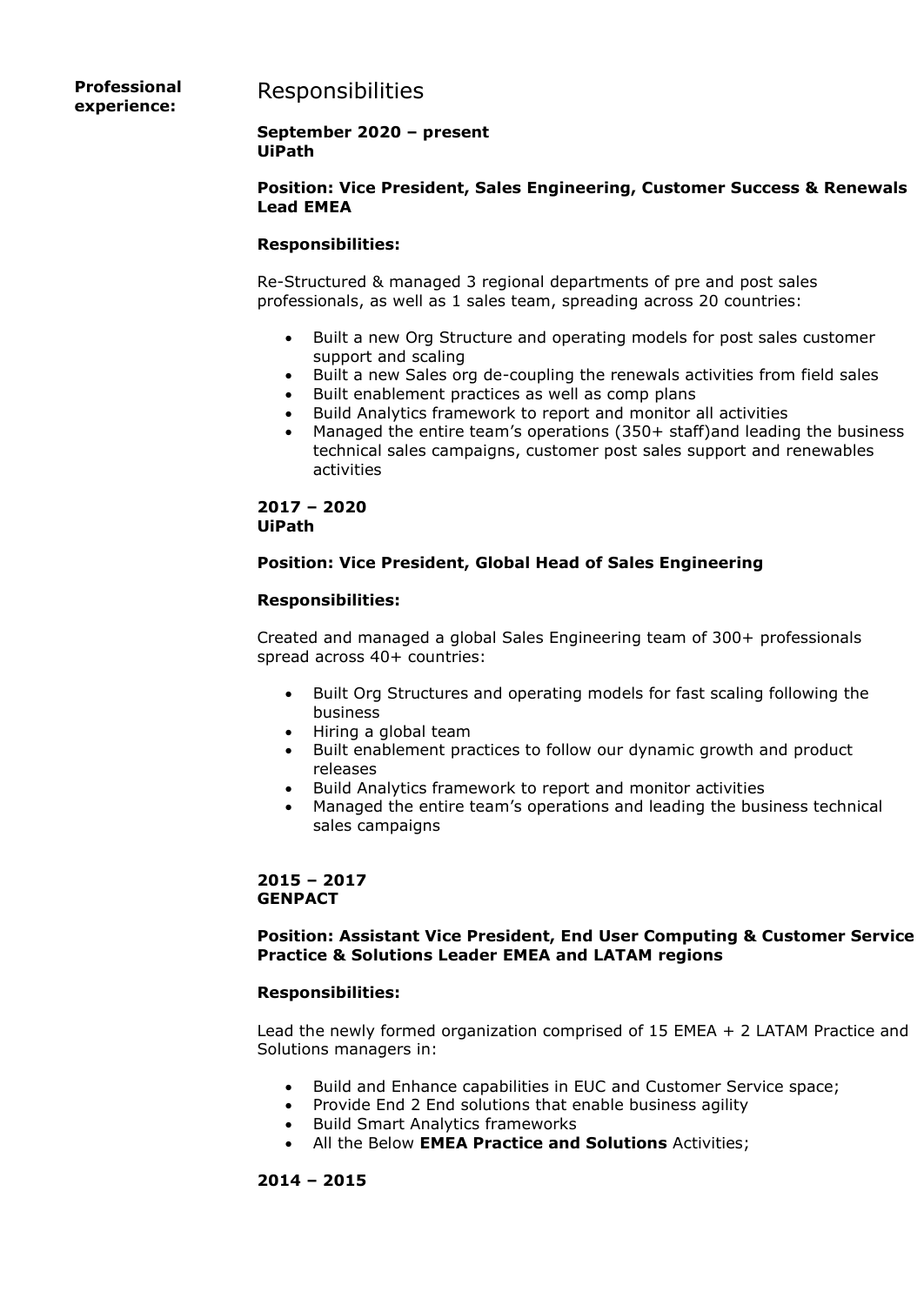#### **GENPACT**

#### **Position: Senior Manager, Global Account Manager & EUC Practice and Solutions Lead EMEA**

#### **Responsibilities:**

After successfully performed the role of **Global Account Manager** leading Operations for a Top 3 Pharma customer, my responsibilities were extended to also lead the **EMEA IT Services Practice, Solutions and Re-Engineering** team of 8 EMEA Practice and Solution Managers:

- Document and implement Best practices into the EMEA delivered Operations (framework creation for Service management, Multi Service Integration, etc.)
- Developing Industry Expertise (Life Sciences, Consumer Product Goods);
- Develop integrated solutions for new customers, or implement new Processes and Tools for existing customers;
- Assign resources to various client projects based on profiles as part of the Re-Engineering line of business (IT Consulting);
- All the below **Global Account Manager** activities

#### **2013 – 2014 GENPACT**

#### **Position: Senior Manager, Global Account Manager**

#### **Responsibilities:**

After successfully performed the role of **EMEA Regional Program Manager** took the higher role of Global Account Manager for a Top 3 Pharma customer. In addition to the Program Manager responsibilities:

- Globally lead all Account's Operations (China, Japan, India, Italy, UK, Ireland and Nordics, plus new countries scheduled to be transitioned) and a team of 120+ employees spread across the mentioned geographies;
- Maintaining SLA's above agreed targets and constantly;
- Drive Continuous Service improvement and deliver Business Impact for the Customer
- Account Mining (Selling new Services to Customer or extending the contracted ones);
- Act as support for Sales teams;
- Developing Industry Expertise;
- Contract management and new deals negotiations;
- Profitability and Revenue management as well as Cost management Globally for the respective account;
- Customer Relationship Management;

# **2013 – 2013 GENPACT**

#### **Position: Manager, Regional Program Manager Responsibilities:**

- Lead the EMEA (Italy, Nordics, UK and Ireland) IT Outsourcing Program for a Top 3 Pharma customer organization. Service Towers under my responsibility were Service Desk and Onsite Services;
- Lead the Program working closely with Transition team composed of Service Desk, Desk-side, IT Infra Subject Metter Experts;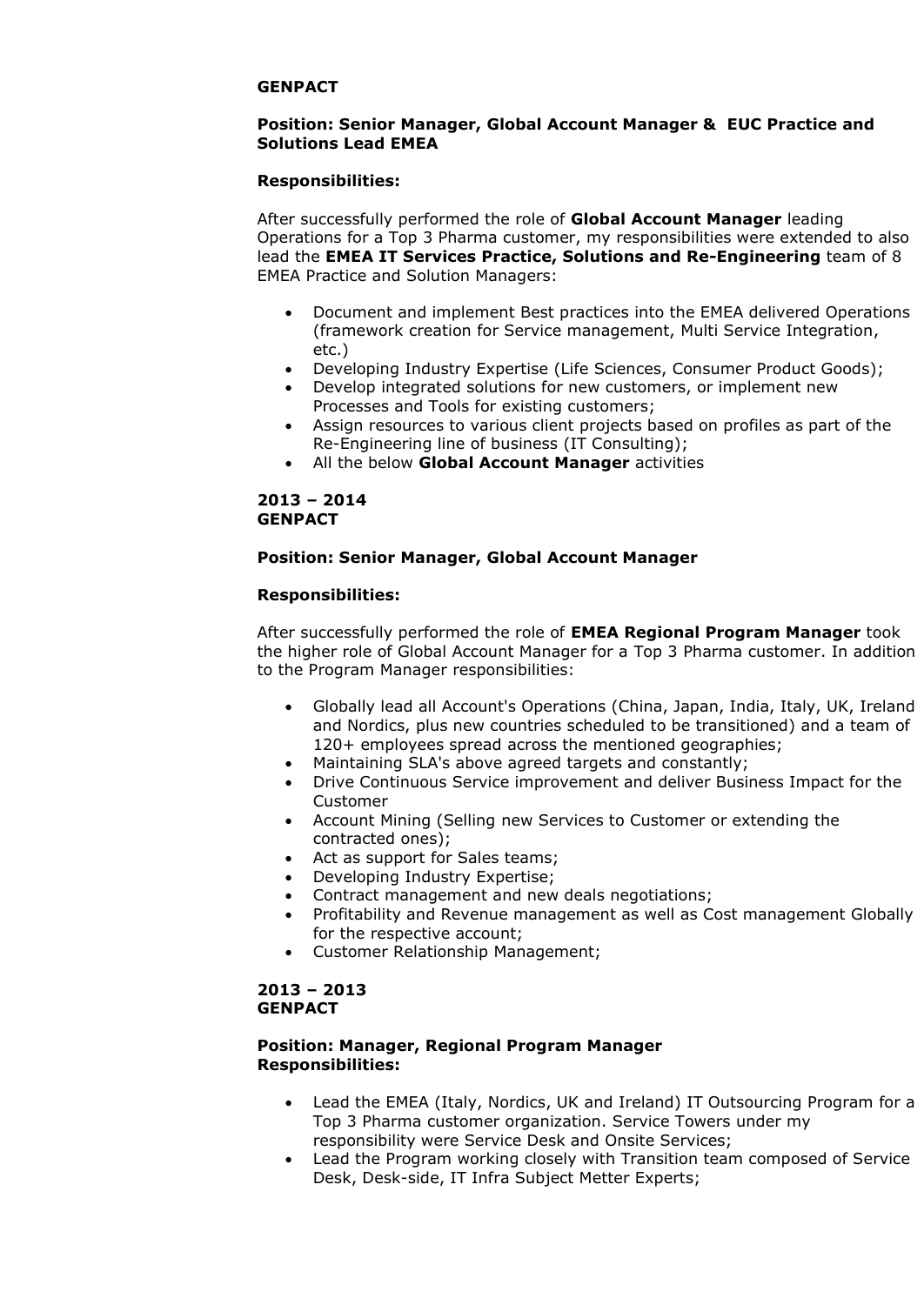- Manage all timelines, budgets and customer requests
- Leverage Sales, Solutions and Transitions all the way down to Service Delivery teams to deliver expected results to the customer
- Lead Solution development (FTE sizing's, technology stack, aso.);
- Lead account Commercials, working closely with Pricing and Finance teams as well as with Vendor organizations;
- Lead Genpact's Onsite Services Vendor (Onsite service tower was delivered through an UK partner company).

#### **2011 – 2013**

**BPM Wave –** Software Development and IBM official solutions integrator

#### **Position: Project Manager Responsibilities:**

- Identifying all project activities, creating the work breakdown structure and planning resources;
- Selection of needed resources;
- Communicating with the Functional Managers of all targeted departments and negotiating the involvement of their team members in the project;
- Calculating and managing the project required budget;
- Outlining the project's deliverables, phases, milestones;
- Creating and maintaining up-to-date project plans;
- Identifying the project risks, their chance of occurring and the applicable measures in case the events occur;
- Establishing the working plan of each project phase (analysis of business needs, creation of technical documentation, developing of the solution, testing of the created solution, implementation of the solution, user's acceptance test);
- Understanding and evaluating Solutions Architecture and clients Enterprise Architecture in order to correctly manage the project end to end;
- Maintaining the required project documentation;
- Constantly monitoring and reporting on progress of the project to all stakeholders;
- Managing and implementing the project changes and interventions to achieve project outputs;
- Managing the quality of the project deliverables and controlling the project;
- Adhering to and controlling the usage of the company's established project management methodologies and software development standards (PMI, SCRUP and RUP methodologies);
- Evaluating and assessing the results of the project.

#### **2009 – 2011 ALTO IMPEX**– Dairy Industry

#### **Position : Sales & Acquisition Manager Responsibilities:**

- Promoting and increasing Companies sales;
- Managing the clients portfolio;
- Deciding upon production structure according to demands;
- Coordinating the Sales agents Teams;
- Monitoring suppliers;
- Execute and negotiate contracts (place call off orders, ensure contractual terms are met, schedule contract renewal, etc.);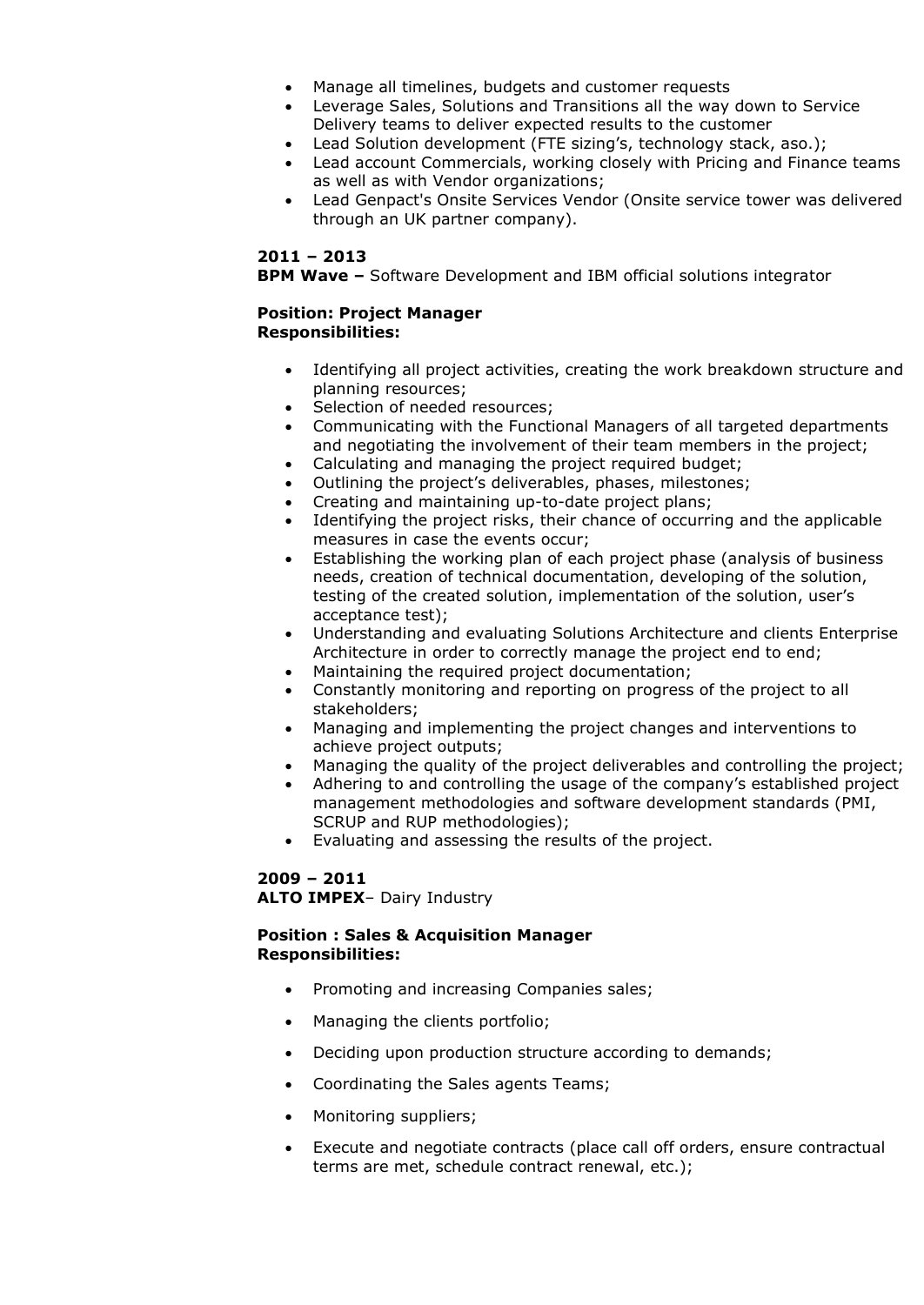- Negotiate best price with suppliers and vendors;
- Consultation upon the company's investments;
- Negotiate commercial conditions and prices for the company's products with the retail networks (Mega Image, Metro, Carrefour, etc.)

# **2007 – 2009 GENPACT**

#### **Position: Management Trainee in IT Services Responsibilities :**

- Acting as Team Lead for GE Infrastructure Multi language Helpdesk team (support languages : French, Italian, German, Spanish, Portuguese, Norwegian, Hungarian, Romanian, Finnish, Dutch, Swedish, Russian);
- Assist Team Leader in managing a team of 26 persons located in Bucharest and 12 persons in Tallinn;
- People evaluation;
- Team staffing and working schedules;
- Technical Training of GE Infrastructure Multilingual IT Helpdesk team in Romania;
- Preparing and holding client status meetings;
- Facilitator of the GE's Infrastructure EMEA "Support Central" Trainings Databases & Knowledge-Central platforms (for Genpact ITS);
- Facilitator of GE's Multilingual Helpdesk Software HPSD (HP Service Desk);
- Responsible(as HPSD Facilitator) for Service Transition Processes(Change Management, Configuration Management), Service Operation Processes(Incident Management, Problem Management);
- Acting as SPOC (single point of contact) for BCP situations and P0 incidents (highest priority).

# **2005 – 2007 Alpen Rose International –** Petrochemical Industry

#### **Position: Part Time IT Analyst Responsibilities :**

- Configuring and supporting all computer applications used by the company;
- Overseeing and supporting the inventory control of applications and hardware;
- Evaluating system specifications for the company's clients business requirements;
- Troubleshooting the company's network, hardware and software incidents.